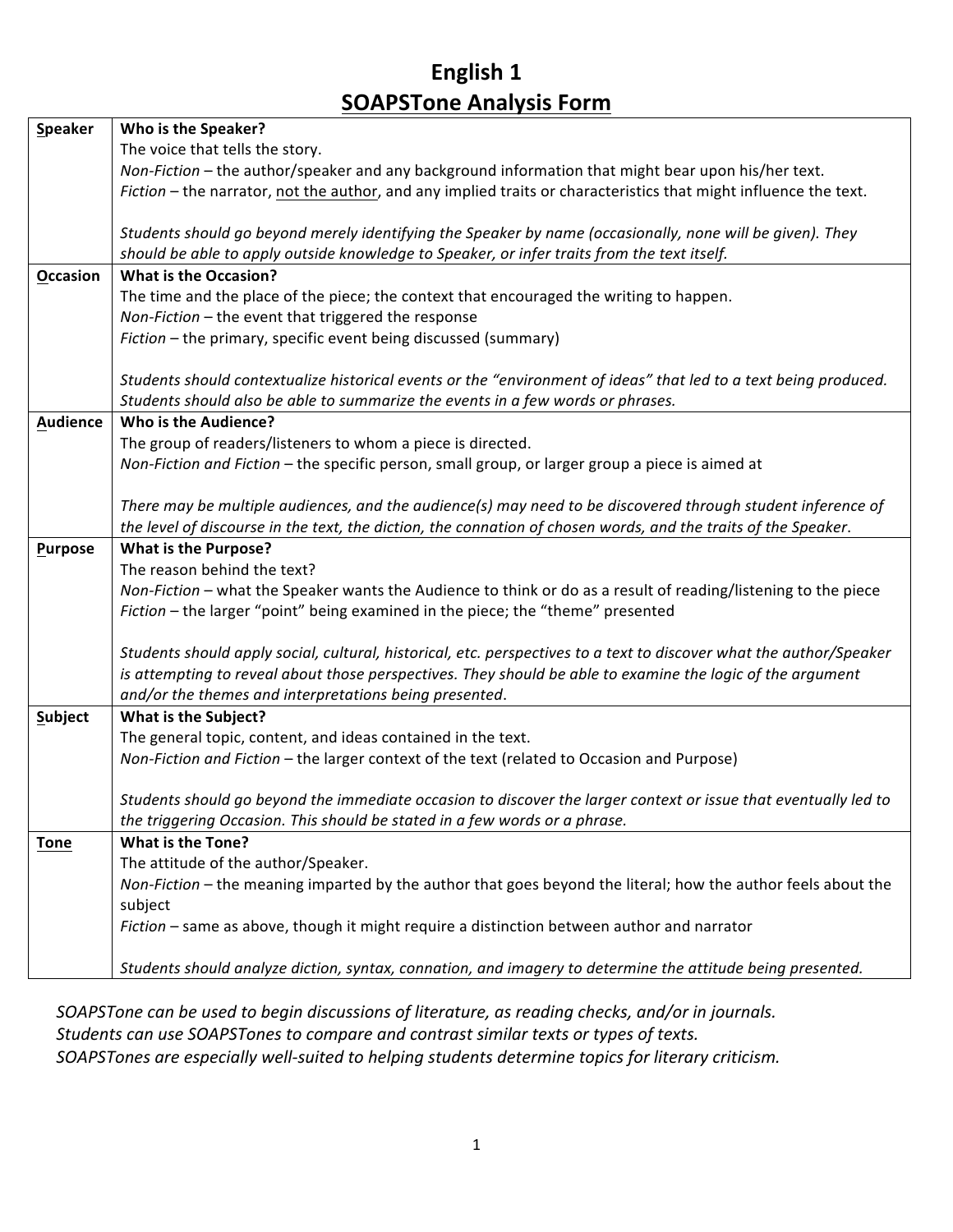## **Political Cartoon (Non-Fiction, Non-Text)**



| Anti-isolationist political cartoonist [believe it or not, the artist is Dr. Seuss] |  |  |
|-------------------------------------------------------------------------------------|--|--|
| the attacks on England by Nazi Germany                                              |  |  |
|                                                                                     |  |  |
|                                                                                     |  |  |
|                                                                                     |  |  |
|                                                                                     |  |  |
|                                                                                     |  |  |
|                                                                                     |  |  |
|                                                                                     |  |  |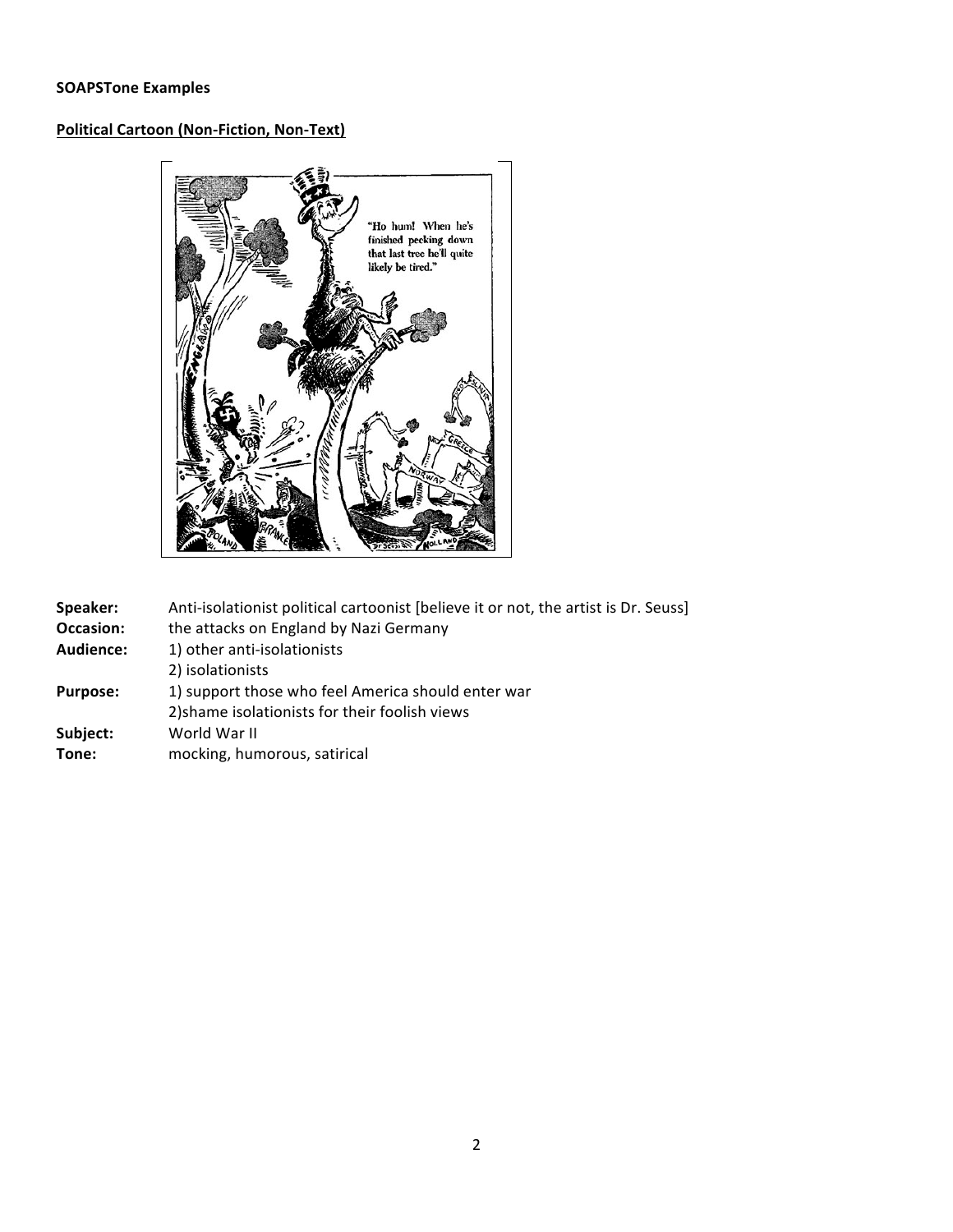## **SOAPSTone Examples Gettysburg Address (Non-Fiction)**

| <u>2000   000   000   000   000   000   000   000   000   000   000   000   000   000   000   000   000   000   0</u> |                 |                                                |
|-----------------------------------------------------------------------------------------------------------------------|-----------------|------------------------------------------------|
| Four score and seven years ago our fathers brought                                                                    |                 | Speaker: President Abraham Lincoln - President |
| forth on this continent, a new nation, conceived in                                                                   |                 | during Civil War                               |
| Liberty, and dedicated to the proposition that all men                                                                |                 | Occasion: Dedication of Cemetery near site of  |
| are created equal.                                                                                                    |                 | Battle of Gettysburg (November 19,             |
|                                                                                                                       |                 | 1863)                                          |
| Now we are engaged in a great civil war, testing                                                                      |                 | Audience: 1) ostensibly, people attending      |
| whether that nation, or any nation so conceived and so                                                                |                 | ceremony                                       |
| dedicated, can long endure. We are met on a great                                                                     |                 | 2) supporters of the Union                     |
| battle-field of that war. We have come to dedicate a                                                                  |                 | 3) those wavering in support of Union          |
| portion of that field, as a final resting place for those                                                             |                 | 4) critics of the war                          |
| who here gave their lives that that nation might live. It                                                             |                 | 5)Confederates                                 |
| is altogether fitting and proper that we should do this.                                                              | <b>Purpose:</b> | 1) frame the Civil War as a conflict           |
|                                                                                                                       |                 | regarding the essential ideals of the          |
| But, in a larger sense, we can not dedicate -- we can not                                                             |                 | US                                             |
| consecrate -- we can not hallow -- this ground. The                                                                   |                 | 2) state the importance of winning the         |
| brave men, living and dead, who struggled here, have                                                                  |                 | War                                            |
| consecrated it, far above our poor power to add or                                                                    |                 | 3) support believers in the justness of        |
| detract. The world will little note, nor long remember                                                                |                 | the Union cause and bolster those              |
| what we say here, but it can never forget what they did                                                               |                 | wavering in support                            |
| here. It is for us the living, rather, to be dedicated here                                                           |                 | 4) address critics of the War                  |
| to the unfinished work which they who fought here                                                                     |                 | 5) show Confederates the resolve of            |
| have thus far so nobly advanced. It is rather for us to be                                                            |                 | the Union                                      |
| here dedicated to the great task remaining before us --                                                               | Subject:        | 1) Civil War                                   |
| that from these honored dead we take increased                                                                        |                 | 2) America in general                          |
| devotion to that cause for which they gave the last full                                                              | Tone:           | lofty, elevated, reverential, forceful,        |
| measure of devotion -- that we here highly resolve that                                                               |                 | definitive, powerful                           |
| these dead shall not have died in vain -- that this nation,                                                           |                 |                                                |
| under God, shall have a new birth of freedom -- and                                                                   |                 |                                                |
| that government of the people, by the people, for the                                                                 |                 |                                                |
| people, shall not perish from the earth.                                                                              |                 |                                                |
|                                                                                                                       |                 |                                                |

*Reveals.the.use.of.outside.research.(Occasion)*